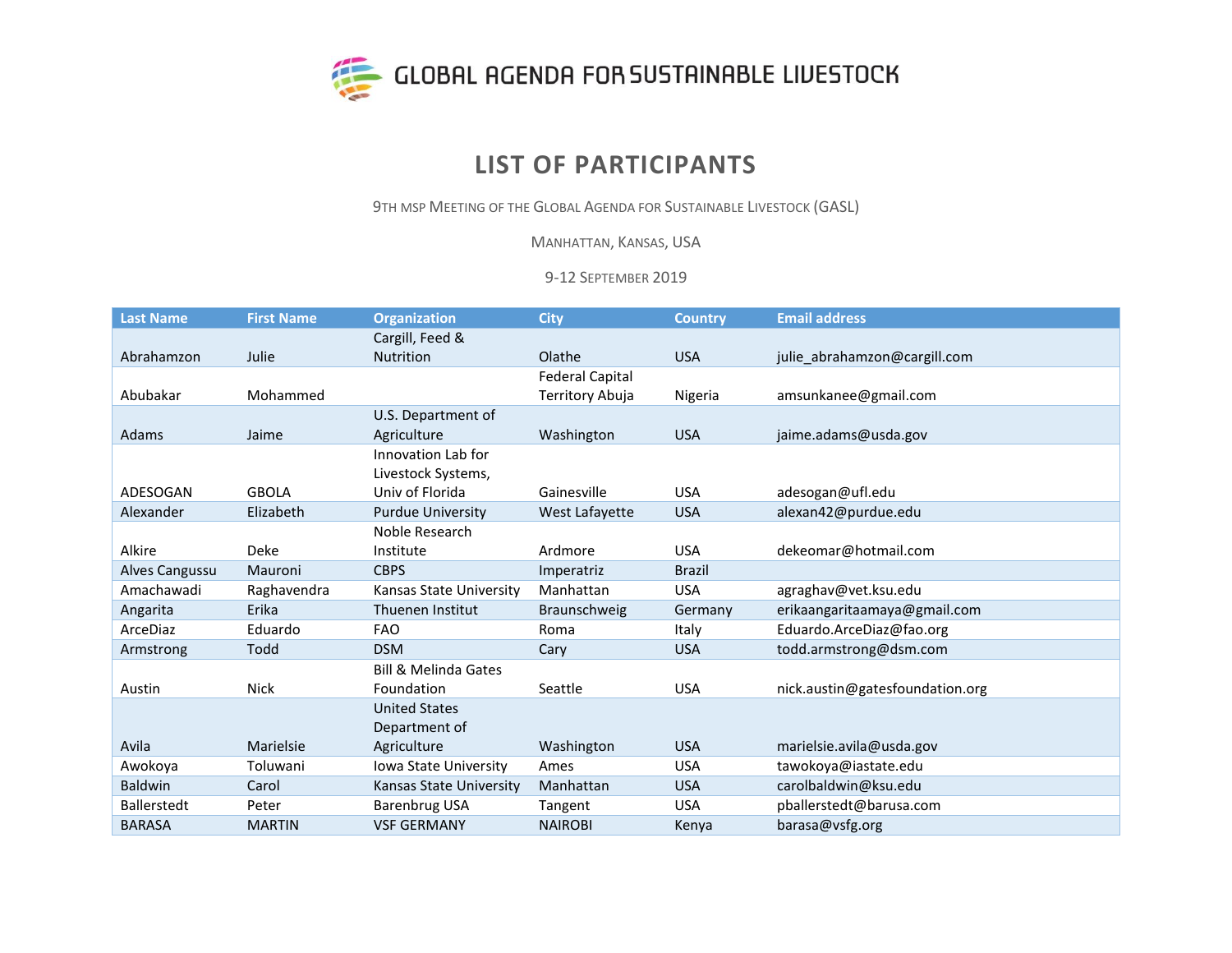

|                  | Mohammad     | Grameen Krishi               |                       |                     |                                    |
|------------------|--------------|------------------------------|-----------------------|---------------------|------------------------------------|
| Bari             | Ehsanul      | Foundation                   | Dhaka                 | Bangladesh          | md.bari.ehsanul@gmail.com          |
|                  |              | Sorghum and Millet           |                       |                     |                                    |
| <b>Bascom</b>    | Nathanael    | Innovation Lab               | Manhattan             | <b>USA</b>          | nbascom@ksu.edu                    |
|                  |              | <b>International Poultry</b> |                       |                     |                                    |
|                  |              | Welfare Alliance and         |                       |                     |                                    |
|                  |              | U.S. Roundtable for          |                       |                     |                                    |
|                  |              | Sustainable Poultry &        |                       |                     |                                    |
| <b>Bennett</b>   | Ryan         | Eggs                         | Tucker                | <b>USA</b>          | rbennett@poultryegg.org            |
|                  |              | The Livestock                |                       |                     |                                    |
| Beranger         | Jeannette    | Conservancy                  | Pittsboro             | <b>USA</b>          | jberanger@livestockconservancy.org |
| Bettle           | Amy          | Iowa State University        | Ames                  | <b>USA</b>          | aghuynh@iastate.edu                |
| Beyene           | Tariku Jibat | Kansas State University      | Manhattan             | <b>USA</b>          | tarikujb@vet.k-state.edu           |
| Bhandari         | Dilip        | Heifer International         | Little Rock           | <b>USA</b>          | dilip.bhandari@heifer.org          |
| Bisson           | Andrew       | <b>USAID</b>                 | Washington            | <b>USA</b>          | abisson@usaid.gov                  |
|                  |              |                              | Montpellier Cedex     |                     |                                    |
| <b>BLANFORT</b>  | Vincent      | <b>CIRAD</b>                 | 5 Franc               | France              | vincent.blanfort@cirad.fr          |
| <b>Boggs</b>     | Donald       | Kansas State University      | Manhattan             | <b>USA</b>          | marswe@ksu.edu                     |
|                  |              | <b>Fondation Rurale</b>      |                       |                     |                                    |
| <b>Boillat</b>   | Olivier      | Interjurassienne             | Court, telle          | Switzerland         | olivier.boillat@frij.ch            |
| Boubakary        | Barry        | <b>Barry Boubakary</b>       | <b>OUAGADOUGOU</b>    | <b>Burkina Faso</b> | barry.boubakary@gmail.com          |
| <b>Bounds</b>    | Doug         | <b>USDA-NASS</b>             | Manhattan             | <b>USA</b>          | doug.bounds@nass.usda.gov          |
| <b>Bourgeois</b> | Nancy        | <b>BFH-HAFL</b>              | Zollikofen            | Switzerland         | nancy.bourgeois@bfh.ch             |
| Bowen            | Connie       | The Yield Lab Institute      | Saint Louis           | <b>USA</b>          | connie@theyieldlab.com             |
|                  |              | Kansas State                 |                       |                     |                                    |
|                  |              | University, Department       |                       |                     |                                    |
|                  |              | of Agricultural              |                       |                     |                                    |
| Bowman           | Whitney      | Economics                    | Manhattan             | <b>USA</b>          | wbowman@ksu.edu                    |
|                  |              | Kansas News Service,         |                       |                     |                                    |
|                  |              | <b>High Plains Public</b>    |                       |                     |                                    |
| Boyer            | Corinne      | Radio                        | Topeka                | <b>USA</b>          | corie.boyer@gmail.com              |
| <b>Bradford</b>  | Barry        | Kansas State University      | Manhattan             | <b>USA</b>          | bbradfor@ksu.edu                   |
|                  |              | <b>International Poultry</b> |                       |                     |                                    |
| Bredwell         | Paul         | Council                      | <b>Stone Mountain</b> | <b>USA</b>          | pbredwell@uspoultry.org            |
|                  |              | Dutch Ministry of            |                       |                     |                                    |
|                  |              | Agriculture, Nature          |                       |                     |                                    |
| <b>Breman</b>    | Elselien     | and Food Quality             | Den Haag              | <b>Netherlands</b>  | elselien.breman@minbuza.nl         |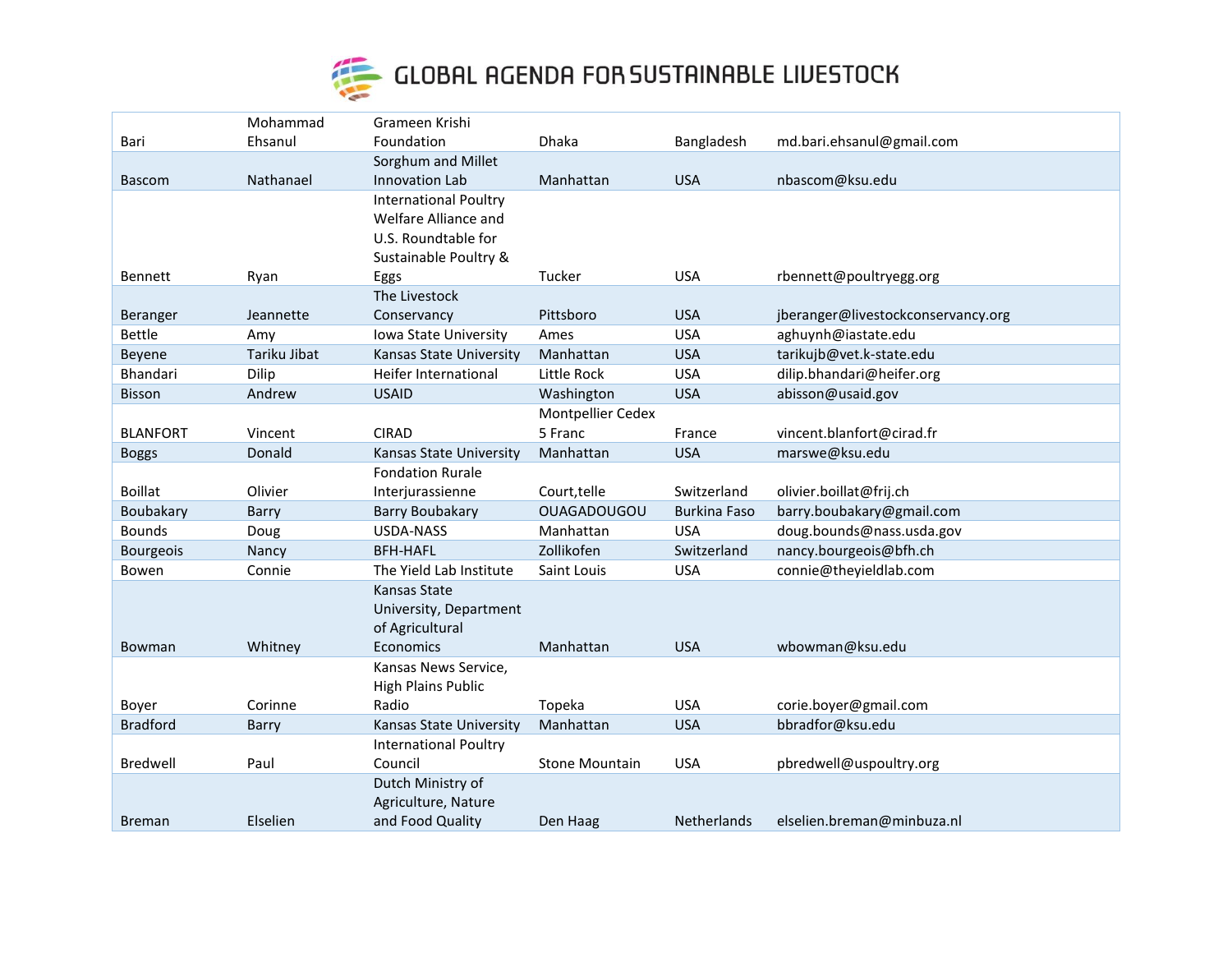

| <b>Brett</b>   | Christopher  | Christopher Brett             | Washington             | <b>USA</b>    | cbrett@worldbank.org                 |
|----------------|--------------|-------------------------------|------------------------|---------------|--------------------------------------|
|                |              | <b>College of Agriculture</b> |                        |               |                                      |
| <b>Breuer</b>  | Sophia       | and Life Sciences             | Ames                   | <b>USA</b>    | sabreuer@iastate.edu                 |
| Brown          | Nancy        | Kansas Farm Bureau            | Manhattan              | <b>USA</b>    | brownn@kfb.org                       |
|                |              | Institute of Animal           |                        |               |                                      |
|                |              | <b>Sciences of Chinese</b>    |                        |               |                                      |
|                |              | Academy of                    |                        |               |                                      |
| Bu             | Dengpan      | <b>Agricultural Sciences</b>  | <b>Beijing</b>         | China         | budengpan@126.com                    |
|                |              | College of Agriculture        |                        |               |                                      |
| <b>Bueltel</b> | Alison       | and Life Sciences             | Ames                   | <b>USA</b>    | alisonmb@iastate.edu                 |
| <b>Bunnel</b>  | Dena         | Kansas State University       | Manhattan              | <b>USA</b>    | denab@ksu.edu                        |
| <b>Burkum</b>  | Kevin        | <b>Global Dairy Platform</b>  | Rosemont               | <b>USA</b>    | kevin.burkum@globaldairyplatform.com |
| <b>Butler</b>  | Jim          |                               | <b>College Station</b> | <b>USA</b>    | jgb9611@aol.com                      |
| Calvo-Lorenzo  | Michelle     | <b>Elanco Animal Health</b>   | Greenfield             | <b>USA</b>    | mcalvo-lorenzo@elanco.com            |
|                |              | Kansas Department of          |                        |               |                                      |
| Campuzano      | Tracy        | Agriculture                   | Manhattan              | <b>USA</b>    | tracy.campuzano@ks.gov               |
| Cangussu       | Levy         | <b>CBPS</b>                   | Imperatriz             | <b>Brazil</b> | levycangussu@gmail.com               |
| Cassidy        | John         | <b>Deloitte Consulting</b>    | Virginia               | <b>USA</b>    | jocassidy@deloitte.com               |
|                |              | Ministerio de                 |                        |               |                                      |
|                |              | Agricultura y                 |                        |               |                                      |
|                |              | Ganadería (MAG),              |                        |               |                                      |
| Chacon         | Mauricio     | Costa Rica<br><b>CIPAV</b>    |                        | Costa Rica    |                                      |
| Chara          | Julian       |                               | Cali                   | Colombia      | julian@fun.cipav.org.co              |
|                |              | Royal University of           |                        | Cambodia      |                                      |
| Chea           | <b>Bunna</b> | Agriculture                   | Phnom Penh             |               | bunna_chea@rua.edu.kh                |
| Connolly       | James        | Archer gray<br>productions    | New york               | <b>USA</b>    | james@archergray.com                 |
| Conway         | Ashley       | Center for Agroforestry       | Columbia               | <b>USA</b>    | acconway@missouri.edu                |
| coste          | Emmanuel     | <b>CNE</b>                    | Paris                  | France        | e.coste@interbev.fr                  |
| Craig          | Garrett      | Kansas FFA                    | Manhattan              | <b>USA</b>    | grcraig@ksu.edu                      |
| Dahl           | Geoffrey     | University of Florida         | Gainesville            | <b>USA</b>    | gdahl@ufl.edu                        |
| Dalton         | Timothy      | Kansas State University       | Manhattan              | <b>USA</b>    | tdalton@ksu.edu                      |
| Davis          | Kyle         | Columbia University           | New York               | <b>USA</b>    | kd2620@columbia.edu                  |
|                |              | College of Agriculture        |                        |               |                                      |
| Dawson         | Caryn        | and Life Sciences             | Ames                   | <b>USA</b>    | cldawson@iastate.edu                 |
| De Camillis    | Camillo      | <b>FAO</b>                    | Roma                   | Italy         | camillo.decamillis@fao.org           |
| DeRouchey      | Joel         | Kansas State University       | Manhattan              | <b>USA</b>    | jderouch@ksu.edu                     |
|                |              |                               |                        |               |                                      |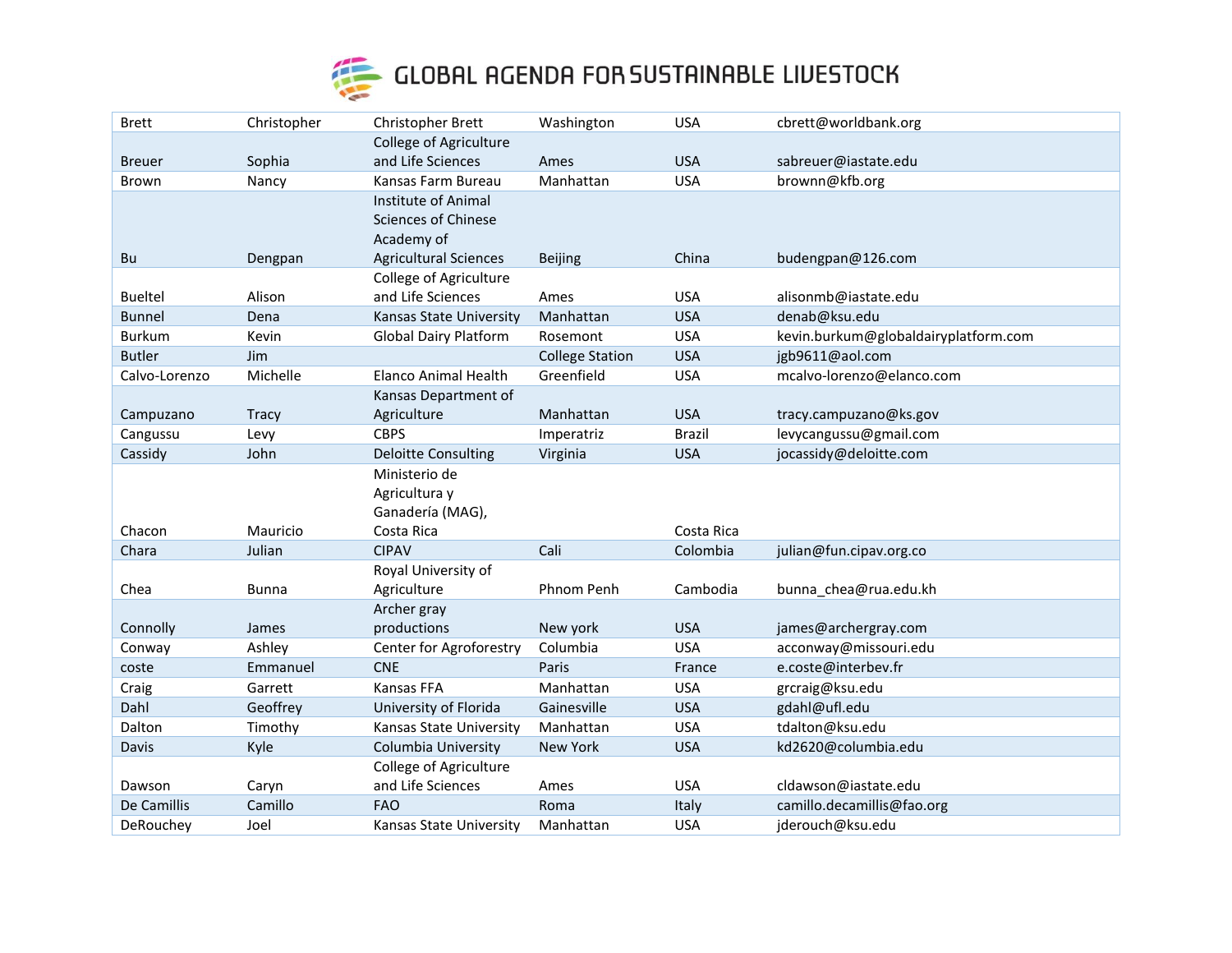

| Devlin       | Daniel        | Kansas State University    | manhattan          | <b>USA</b>  | ddevlin@ksu.edu                   |
|--------------|---------------|----------------------------|--------------------|-------------|-----------------------------------|
| Distefano    | Francesca     | <b>FAO</b>                 | Rome               | Italy       | francesca.distefano@fao.org       |
| Dop          | Jean-Philippe | <b>OIE</b>                 | Paris              | France      | jp.dop@oie.int                    |
|              |               | Dairy Farmers of           |                    |             |                                   |
| Downing      | Emma          | America                    | <b>Kansas City</b> | <b>USA</b>  | edowning@dfamilk.com              |
| Duncan       | Jane          | <b>SAI Platform</b>        | Geneva             | Switzerland | janesduncan@gmail.com             |
| Eastwood     | Clay          | <b>National Pork Board</b> | Clive              | <b>USA</b>  | ceastwood@pork.org                |
| Ellenberger  | John          | Land O'Lakes, Inc.         | Arden Hills        | <b>USA</b>  | DERude@landolakes.com             |
|              |               | <b>International Dairy</b> |                    |             |                                   |
| Emond        | Caroline      | Federation                 | <b>Brussels</b>    | Belgium     | dg@fil-idf.org                    |
| Everhart-    |               |                            |                    |             |                                   |
| Valentin     | Kira          | Kansas State University    | Manhattan          | <b>USA</b>  | kevalentin@ksu.edu                |
|              |               | Vier Pfoten                |                    |             |                                   |
| Exenberger   | Linda         | International              | Wien               | Austria     | linda.exenberger@vier-pfoten.org  |
| Featherstone | Allen         | <b>Kansas State</b>        | Manhttan           | <b>USA</b>  | afeather@ksu.edu                  |
| Feldt        | Tobias        | GIZ                        | Eschborn           | Germany     | tobias.feldt@giz.de               |
| Ferrari      | Pierre        | Heifer International       | <b>Little Rock</b> | <b>USA</b>  | tracy.beene@heifer.org            |
| <b>FRERE</b> | PABLO         |                            | <b>SALTA</b>       | Argentina   | pablofrere@gmail.com              |
|              |               | Smith International        |                    |             |                                   |
|              |               | Center, University of      |                    |             |                                   |
| Garner       | Elisabeth     | Tennessee                  | Knoxville          | <b>USA</b>  | egarner6@utk.edu                  |
|              |               | Ethiopian Society of       |                    |             |                                   |
| Gebru        | Getachew      | <b>Animal Production</b>   | Addis Ababa        | Ethiopia    | ggebru09@gmail.com                |
| Ghotge       | Nitya         | Anthra                     | Pune               | India       | nitya.ghotge@gmail.com            |
| Godber       | Olivia        | <b>ADAS</b>                | Cambridge          | UK          | olivia.godber@adas.co.uk          |
|              |               | Vétérinaires Sant          |                    |             |                                   |
|              |               | Frontières                 |                    |             |                                   |
| Gomarasca    | Margherita    | International              | <b>Brussels</b>    | Belgium     | coordinator@vsf-international.org |
|              |               | Vice Ministry of           |                    |             |                                   |
| Gonzalez     | Marcelo       | Livestock, Paraguay        |                    | Paraguay    |                                   |
| Grace        | Delia         | <b>ILRI</b>                | Nairobi            | Kenya       | d.randolph@cgiar.org              |
| Grings       | Elaine        |                            | Cheyenne           | <b>USA</b>  |                                   |
|              |               | Kansas Department of       |                    |             |                                   |
| Grosdidier   | Paul          | Agriculture                | Manhattan          | <b>USA</b>  | Paul.Grosdidier@ks.gov            |
| Grun         | Anna          | <b>FAO</b>                 | Roma               | Italy       | anna.grun@fao.org                 |
| Hadachek     | Amy           | Midwest Messenger          | Tekamah            | <b>USA</b>  | editorial@midwestmessenger.com    |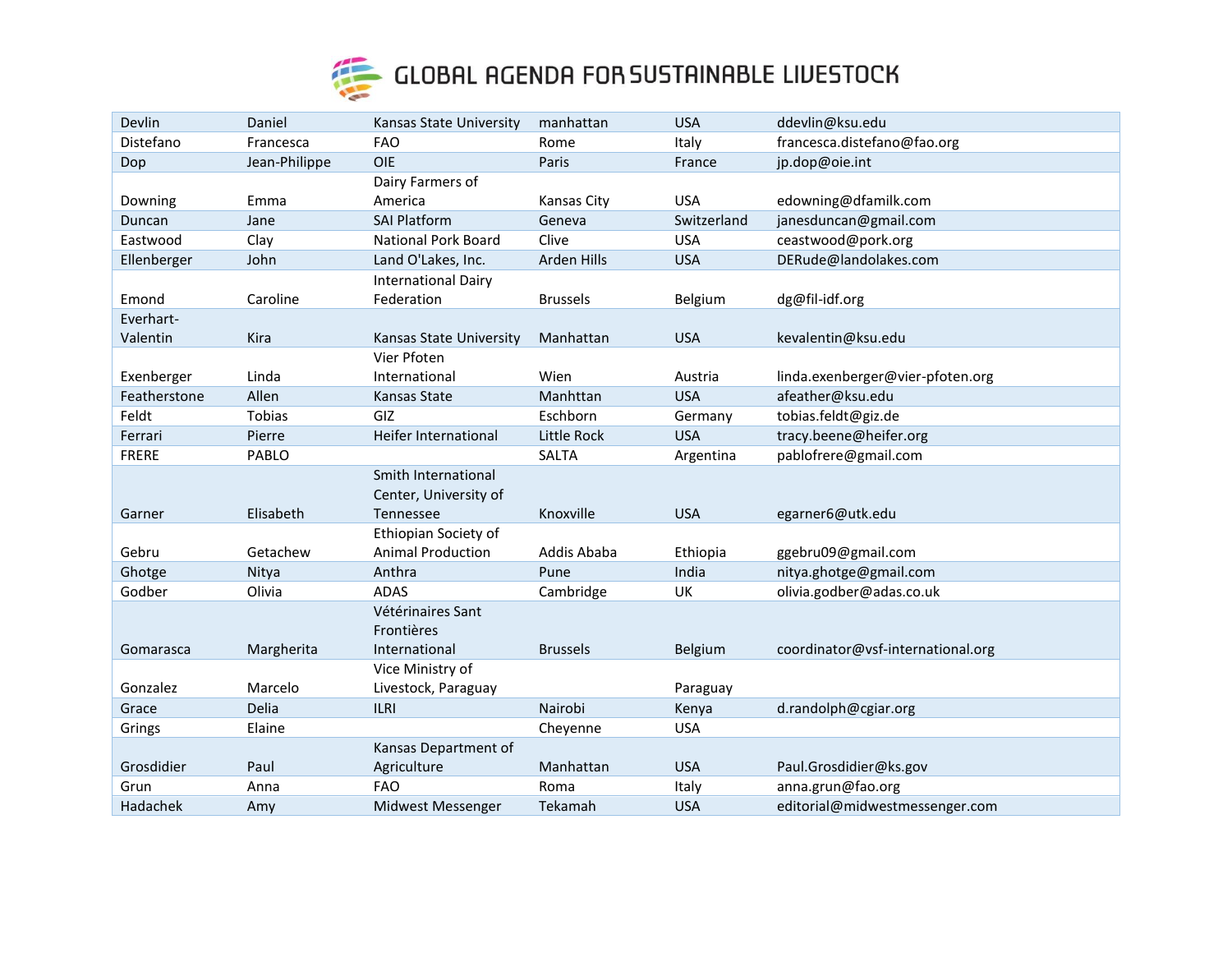

|                |                | USDA, Trade and               |                 |             |                                          |
|----------------|----------------|-------------------------------|-----------------|-------------|------------------------------------------|
|                |                | Foreign Agirculture           |                 |             |                                          |
| Hafermeister   |                | Affairs                       |                 | <b>USA</b>  |                                          |
| Hammond        | Jason<br>James | <b>ILRI</b>                   | Nairobi         | Kenya       | j.hammond@cgiar.org                      |
|                |                |                               |                 |             | krysta.harden@dairy.org                  |
| Harden         | Krysta         | DMI                           | Rosemont        | <b>USA</b>  |                                          |
| Hardman        | Timothy        | World Wildlife Fund US        | Washington      | <b>USA</b>  | timothy.hardman@wwfus.org                |
|                |                | Post-Harvest Loss             |                 |             |                                          |
| Harvey         | Jagger         | Innovation Lab                | Manhattan       | <b>USA</b>  | jjharvey@ksu.edu; carolinekolins@ksu.edu |
| Heikes         | Keith          | <b>URUS</b>                   | Madison         | <b>USA</b>  | keith.heikes@urus.org                    |
| Helms          | Janet          | Inter IKEA Group              | King of Prussia | <b>USA</b>  | dr4cows@yahoo.com                        |
| Herrero        | Mario          | <b>CSIRO</b>                  | St Lucia        | Australia   | mario.herrero@csiro.au                   |
| Hershey        | Marilyn        | <b>DMI</b>                    | Cochranville    | <b>USA</b>  | marilynhershey@mac.com                   |
|                |                | <b>USDA Dairy Program</b>     |                 |             |                                          |
|                |                | <b>Central Federal Milk</b>   |                 |             |                                          |
| Hjorth         | Tim            | Order                         | Lenexa          | <b>USA</b>  | tim.hjorth@fmmacentral.com               |
| Ho             | Melissa D.     | World Wildlife Fund           | Washington      | <b>USA</b>  | allison.vrtachnik@wwfus.org              |
| Hoenig         | Don            | American Humane               | Washington      | <b>USA</b>  | dochoenigvmd78@gmail.com                 |
|                |                | The Ohio State                |                 |             |                                          |
| Hoet           | Armando        | University                    | Columbus        | <b>USA</b>  | hoet.1@osu.edu                           |
|                |                | <b>College of Agriculture</b> |                 |             |                                          |
| Holland        | Shayla         | and Life Sciences             | Ames            | <b>USA</b>  | sholland@iastate.edu                     |
|                |                | US Department of              |                 |             |                                          |
| Hutchins       | Scott          | Agriculture                   | Washington      | <b>USA</b>  | michele.simmons2@usda.gov                |
| Ickowicz       | Alexandre      | <b>CIRAD</b>                  | Montpellier     | France      | alexandre.ickowicz@cirad.fr              |
|                |                | <b>DSM Nutritional</b>        |                 |             |                                          |
| Immig          | Irmgard        | Products                      | <b>Basel</b>    | Switzerland | irmgard.immig@dsm.com                    |
| Janzen         | Sarah          | Sarah Janzen                  | Manhattan       | <b>USA</b>  | sajanzen@ksu.edu                         |
| Jaquez         | Carmen         | <b>Mercy Corps</b>            | Portland        | <b>USA</b>  | cjaquez@mercycorps.org                   |
| Jones          | Tom            | Hy-Plains Feedyard LLC        |                 | <b>USA</b>  |                                          |
|                |                | <b>National Milk</b>          |                 |             |                                          |
| Jonker         | Jamie          | <b>Producers Federation</b>   | Arlington       | <b>USA</b>  | jjonker@nmpf.org                         |
|                | YIRGALEM       |                               |                 |             |                                          |
| <b>KAHESSU</b> | GEBREMESKEL    | USAID-Ethiopia                | Addis Ababa     | Ethiopia    | ygebremeskel@usaid.gov                   |
|                | Dick           |                               |                 |             |                                          |
|                |                |                               | Kampala         | Uganda      | Dick.kamuganga@gmail.com                 |
| Kamuganga      | Nuwamanya      |                               |                 |             |                                          |
| Kanter         | Mitch          | <b>Global Dairy Platform</b>  | Rosemont        | <b>USA</b>  | amanda.slusher@globaldairyplatform.com   |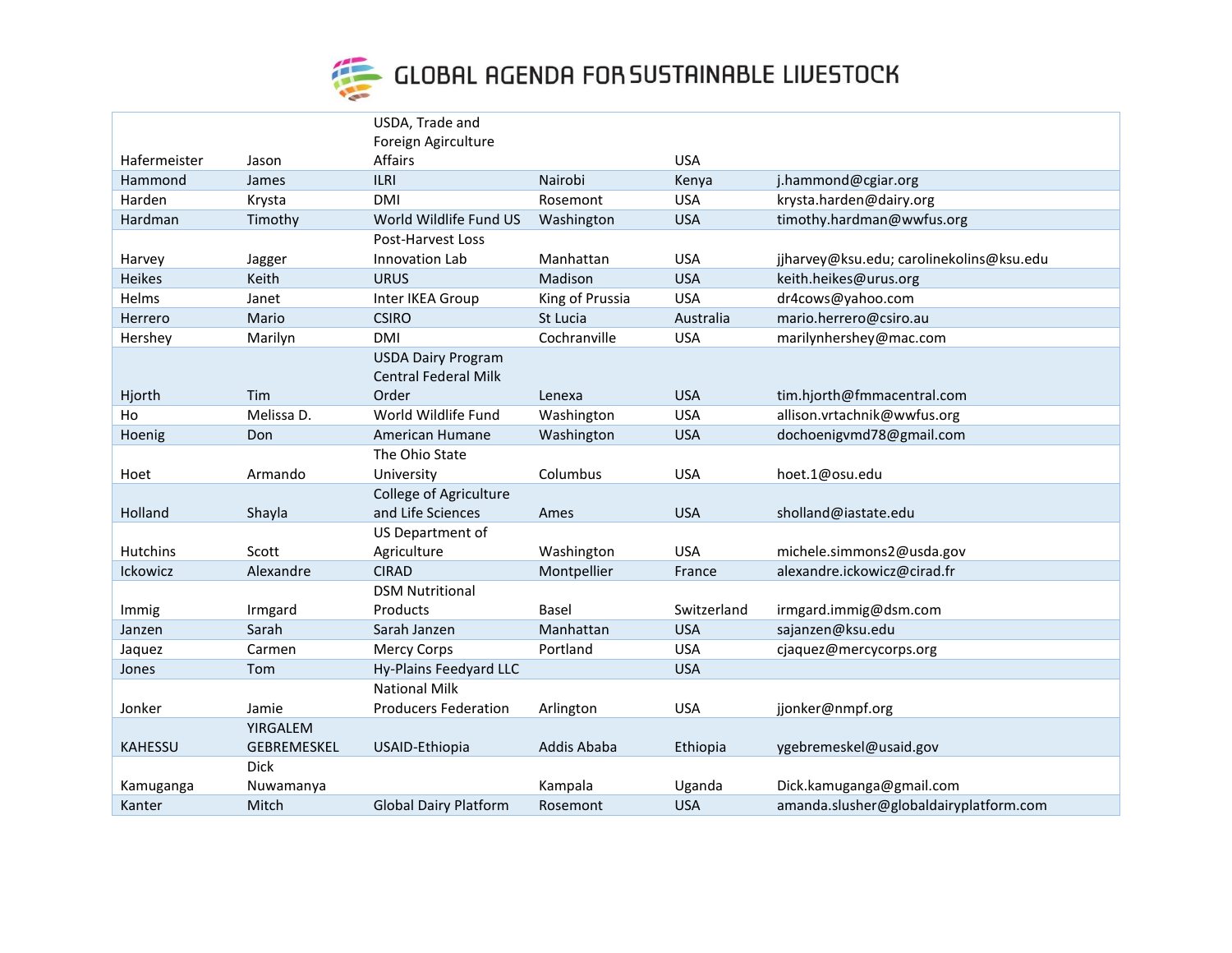

|                  |              | <b>International Livestock</b> |                        |             |                                                |
|------------------|--------------|--------------------------------|------------------------|-------------|------------------------------------------------|
| Karaimu          | Paul         | <b>Research Organization</b>   | Nairobi                | Kenya       | P.Karaimu@cgiar.org                            |
| Katushabe        | Elizabeth    | PENHA Uganda                   | Kampala                | Uganda      | elizabethkatushabe@yahoo.com                   |
|                  |              | Kansas Department of           |                        |             |                                                |
| Kauer            | Tyler        | Agriculture                    | Manhattan              | <b>USA</b>  | tyler.kauer@ks.gov                             |
|                  |              | Dairy Farmers of               |                        |             |                                                |
| Klippenstein     | Jacqueline   | America                        | Kansas City            | <b>USA</b>  | jklippenstein@dfamilk.com                      |
| Kneedler         | Annie        | Cargill                        | Washington             | <b>USA</b>  | Annie Kneedler@cargill.com                     |
| Kohl             | Ben          | Piestar, Inc.                  | Manhattan              | <b>USA</b>  | benkohl@piestar.com                            |
|                  |              | league for Pastoral            |                        |             |                                                |
| Köhler-Rollefson | Ilse         | Peoples                        | Ober-Ramstadt          | Germany     | ilse@pastoralpeoples.org                       |
| Kolins           | Caroline     | Kansas State University        | Manhattan              | <b>USA</b>  | carolinekolins@ksu.edu                         |
|                  |              | Federal Office for             |                        |             |                                                |
| Kopse            | Alwin        | Agriculture                    | Berne                  | Switzerland | alwin.kopse@blw.admin.ch                       |
|                  |              | Foundation of Food             |                        |             |                                                |
|                  |              | and Agriculture                |                        |             |                                                |
| Kurt             | Tim          | Research                       |                        | <b>USA</b>  |                                                |
|                  |              | Jura Tourisme                  |                        |             |                                                |
| Lachat           | Guillaume    | Switzerland                    | Saignelégier           | Switzerland | guillaume.lachat@juratourisme.ch               |
|                  |              | Kansas Department of           |                        |             |                                                |
| Ladner           | Dana         | Agriculture                    | Manhattan              | <b>USA</b>  | dana.ladner@ks.gov                             |
| Lamb             | Cliff        | Texas A&M University           | <b>College Station</b> | <b>USA</b>  | gclamb@tamu.edu                                |
| Lamb             | John         | Heifer International           | <b>Silver Spring</b>   | <b>USA</b>  | john.lamb@heifer.org                           |
| Lasseur          | Jacques      | <b>INRA</b>                    | <b>MONTPELLIER</b>     | France      | jacques.lasseur@inra.fr                        |
|                  |              | French Ministry of             |                        |             |                                                |
| Launois          | Lionel       | Agriculture                    | Paris                  | France      | lionel.launois@agriculture.gouv.fr             |
|                  |              | National Institute of          |                        |             |                                                |
|                  |              | Animal Sciences (NIAS),        |                        |             |                                                |
| Le Thi Thanh     | Huyen        | Vi                             | Hanoi                  | Vietnam     | lehuyen1973@yahoo.com                          |
| Lilja            | <b>Nina</b>  | Kansas State University        | Manhattan              | <b>USA</b>  | nlilja@ksu.edu                                 |
| Lim              | Teng         | University of Missouri         | Columbia               | <b>USA</b>  | limt@missouri.edu                              |
|                  |              | Dairy Sustainability           |                        |             |                                                |
| Lindsay          | <b>Brian</b> | Framework                      | <b>Brussels</b>        | Belgium     | Brian.lindsay@dairysustainabilityframework.org |
| Linner           | Kate         | CoBank                         | Minneapolis            | <b>USA</b>  | katelinner@cobank.com                          |
| Lonergan         | Steven       | Iowa State University          | Ames                   | <b>USA</b>  | slonerga@iastate.edu                           |
|                  |              | Nuffield International         |                        |             |                                                |
| Lonie            | Jean         | <b>Farming Scholars</b>        | Elgin                  | <b>USA</b>  | jean@nuffieldinternational.org                 |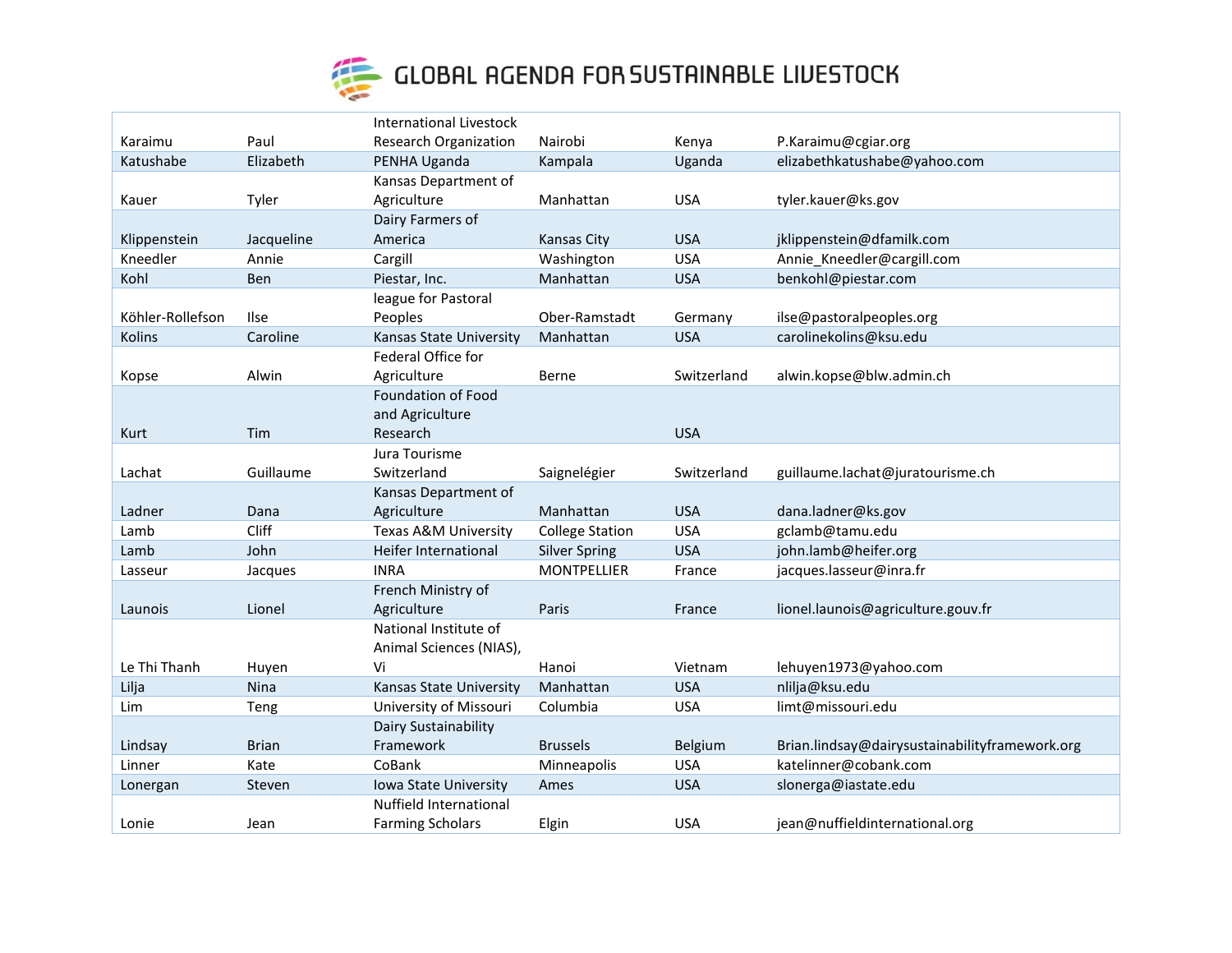

| Lutter     | Chessa    | <b>RTI International</b>       | Washington         | <b>USA</b>    | chessa.lutter@gmail.com       |
|------------|-----------|--------------------------------|--------------------|---------------|-------------------------------|
|            |           | <b>Beijing Boyar</b>           |                    |               |                               |
| Ma         | Chuang    | Communications                 | Beijing            | China         | machuang@boyar.cn             |
| MacCallum  | Phyllis   | <b>Canadian Pork Council</b>   | Ottawa             | Canada        | maccallum@cpc-ccp.com         |
| Madanat    | Kamil     | Heifer International           | Washington         | <b>USA</b>    | kamil.madanat@heifer.org      |
|            |           | SLU, Swedish                   |                    |               |                               |
|            |           | university of                  |                    |               |                               |
| Magnusson  | Ulf       | <b>Agriculural Sciences</b>    | Uppsala            | Sweeden       | ulf.magnusson@slu.se          |
| Manella    | Marcelo   |                                | Ribeirão Preto     | <b>Brazil</b> | mmanella@silvateam.com        |
| Marguerat  | Catherine |                                | Nussbaumen         | Switzerland   | marguerat@hispeed.ch          |
|            |           | <b>International Livestock</b> |                    |               |                               |
| Marshall   | Karen     | Research Institute             | Nairobi            | Kenya         | kmarshall@cgiar.org           |
|            |           | Dairy Farmers of               |                    |               |                               |
| Massey     | Monica    | America                        | <b>Kansas City</b> | <b>USA</b>    | dking@dfamilk.com             |
| Matson     | Mike      | Kansas Farm Bureau             |                    | <b>USA</b>    |                               |
| Mauricio   | Rogerio   |                                |                    | Italy         | rogeriomauricio@ufsj.edu.br   |
|            |           | Ministry of Agriculture,       |                    |               |                               |
|            |           | Livestock and                  |                    |               |                               |
| Mbae       | Robin     | Fisheries(Kenya)               | Nairobi            | Kenya         | robinmbae@yahoo.com           |
| McCabe     | Conor     | <b>Purdue University</b>       | West Lafayette     | <b>USA</b>    | mccabec@purdue.edu            |
|            |           | American Royal                 |                    |               |                               |
| McClaskey  | Jackie    | Association                    | Kansas City        | <b>USA</b>    | jax@ksu.edu                   |
| McConnel   | lan       | <b>WWF</b>                     | <b>Buderim</b>     | Australia     | imcconnel@wwf.org.au          |
|            |           | North American Meat            |                    |               |                               |
| McCullough | KatieRose | Institute                      | Washington         | <b>USA</b>    | kmccullough@meatinstitute.org |
|            |           | U.S. Roundtable for            |                    |               |                               |
| McDonald   | Ashley    | Sustainable Beef               | Centennial         | <b>USA</b>    | amcdonald@beef.org            |
| McGarry    | Madeline  | Iowa State University          | Ames               | <b>USA</b>    | mmcgarry@iastate.edu          |
|            |           | Kansas Department of           |                    |               |                               |
| McReynolds | Sara      | Agriculture                    | Manhattan          | <b>USA</b>    | sara.mcreynolds@ks.gov        |
|            |           | Douglas County                 |                    |               |                               |
|            |           | Research and                   |                    |               |                               |
| Meek       | Mallory   | Extension                      | Lawrence           | <b>USA</b>    | mgmeek@ksu.edu                |
| Mendonca   | Luis      | <b>KSU</b>                     | Manhattan          | <b>USA</b>    | mendonca@ksu.edu              |
|            |           | K-State Research and           |                    |               |                               |
| Metzger    | Susan     | Extension                      | Manhattan          | <b>USA</b>    | smetzger@ksu.edu              |
| Miller     | Greg      | Dairy Management Inc.          | Rosemont           | <b>USA</b>    | kate.ljubenko@dairy.org       |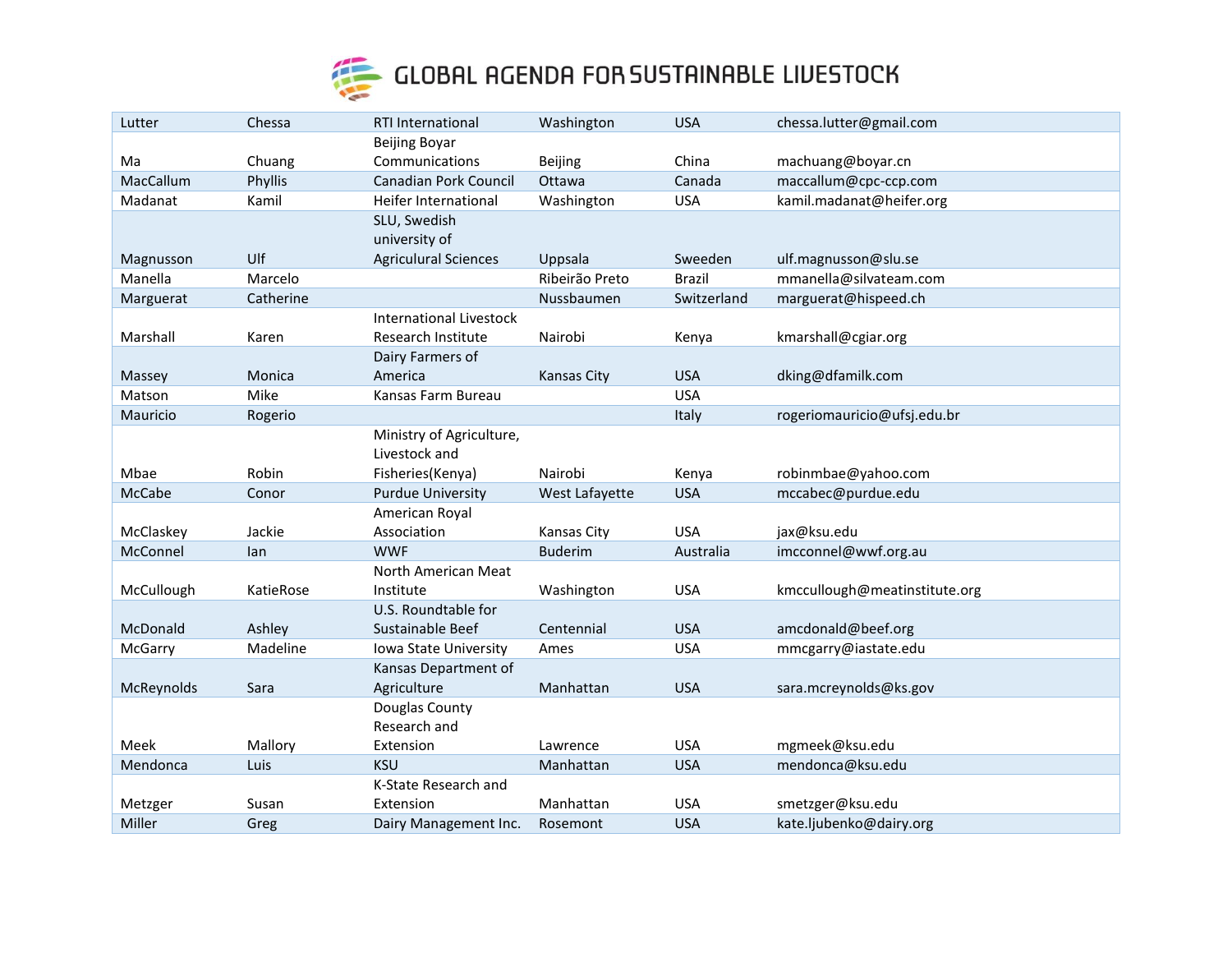

| Min             | Doohong   | Kansas State University       | Manhattan       | <b>USA</b> | dmin@ksu.edu                         |
|-----------------|-----------|-------------------------------|-----------------|------------|--------------------------------------|
| Mitchell        | Mark      | Land O'Lakes                  | Washington      | <b>USA</b> | MMitchell2@landolakes.com            |
| Molina          | Juan Jose | <b>CIPAV</b>                  | Cali            | Colombia   | jjmolina_86@hotmail.com              |
|                 |           | <b>Global Dairy Platform</b>  |                 |            |                                      |
| Moore           | Donald    | Inc.                          | Rosemont        | <b>USA</b> | Donald.Moore@globaldairyplatform.com |
|                 |           | <b>National Milk</b>          |                 |            |                                      |
| Mulhern         | Jim       | <b>Producers Federation</b>   | Arlington       | <b>USA</b> | cboulden@nmpf.org                    |
| Munoz           | Eric      | Oxfam America                 | Washington      | <b>USA</b> | eric.munoz@oxfam.org                 |
|                 |           | United Dairymen of            |                 |            |                                      |
| Murfield        | Keith     | Arizona                       | Tempe           | <b>USA</b> | kmurfield@uda.coop                   |
|                 |           | Livestock Research            |                 |            |                                      |
| nelson          | tim       | <b>Innovation Corporation</b> | Guelph          | Canada     | tnelson@livestockresearch.ca         |
|                 |           | Dairy Farmers of              |                 |            |                                      |
| New             | Hansel    | America                       | Kansas City     | <b>USA</b> | hnew@dfamilk.com                     |
| Niemann         | John      |                               | Wichita         | <b>USA</b> | garry_wenman@cargill.com             |
|                 |           | University of Arkansas        |                 |            |                                      |
| Niyigena        | Valens    | Division of Agriculture       | Fayetteville    | <b>USA</b> | vniyigen@uark.edu                    |
| Nouala          | Simplice  | African Union                 | Addis Ababa     | Ethiopia   | Noualas@africa-union.org             |
|                 |           | American Feed                 |                 |            |                                      |
| Novak           | Sarah     | <b>Industry Assoc</b>         | Arlington       | <b>USA</b> | snovak@afia.org                      |
| Nwadike         | Londa     | <b>KSRE</b>                   | Olathe          | <b>USA</b> | Inwadike@ksu.edu                     |
| Nyairo          | Newton    | <b>Purdue University</b>      | West Lafayette, | <b>USA</b> | newton.nyairo@gmail.com              |
| Nzaranyimana    | Theoneste | <b>Purdue University</b>      | West Lafayette, | <b>USA</b> | tnzarany@purdue.edu                  |
| Odde            | Kenneth   | Kansas State University       | Manhattan       | <b>USA</b> | kenodde@ksu.edu                      |
|                 |           | Federal Ministry of           |                 |            |                                      |
| Odunze          | Emmanuel  | Agriculture                   | <b>ABUJA</b>    | Nigeria    | emmaodunze1@yahoo.com                |
| Olewnik         | Maureen   | Kansas State University       | Manhattan       | <b>USA</b> | molewnik@ksu.edu                     |
|                 |           | Kansas Department of          |                 |            |                                      |
| Oliver          | Kelly     | Agriculture                   | Manhattan       | <b>USA</b> | kelly.oliver@ks.gov                  |
|                 |           | Deputy Decretary,             |                 |            |                                      |
|                 |           | Kansas Department of          |                 |            |                                      |
| Olsen           | Kelsey    | Agriculture                   |                 | <b>USA</b> |                                      |
| Olsen           | Livia     | <b>K-State Libraries</b>      | Manhattan       | <b>USA</b> | livia@ksu.edu                        |
| Oyhantcabal     | Walter    | Ministry of Agriculture       | Montevideo      | Uruguay    | woyhantcabal@gmail.com               |
|                 |           | <b>Innovation Center for</b>  |                 |            |                                      |
| <b>Peerless</b> | Daniel    | <b>US Dairy</b>               | Rosemont        | <b>USA</b> | dan.peerless@dairy.org               |
| Pendell         | Dustin    | Kansas State University       | Manhattan       | <b>USA</b> | dpendell@ksu.edu                     |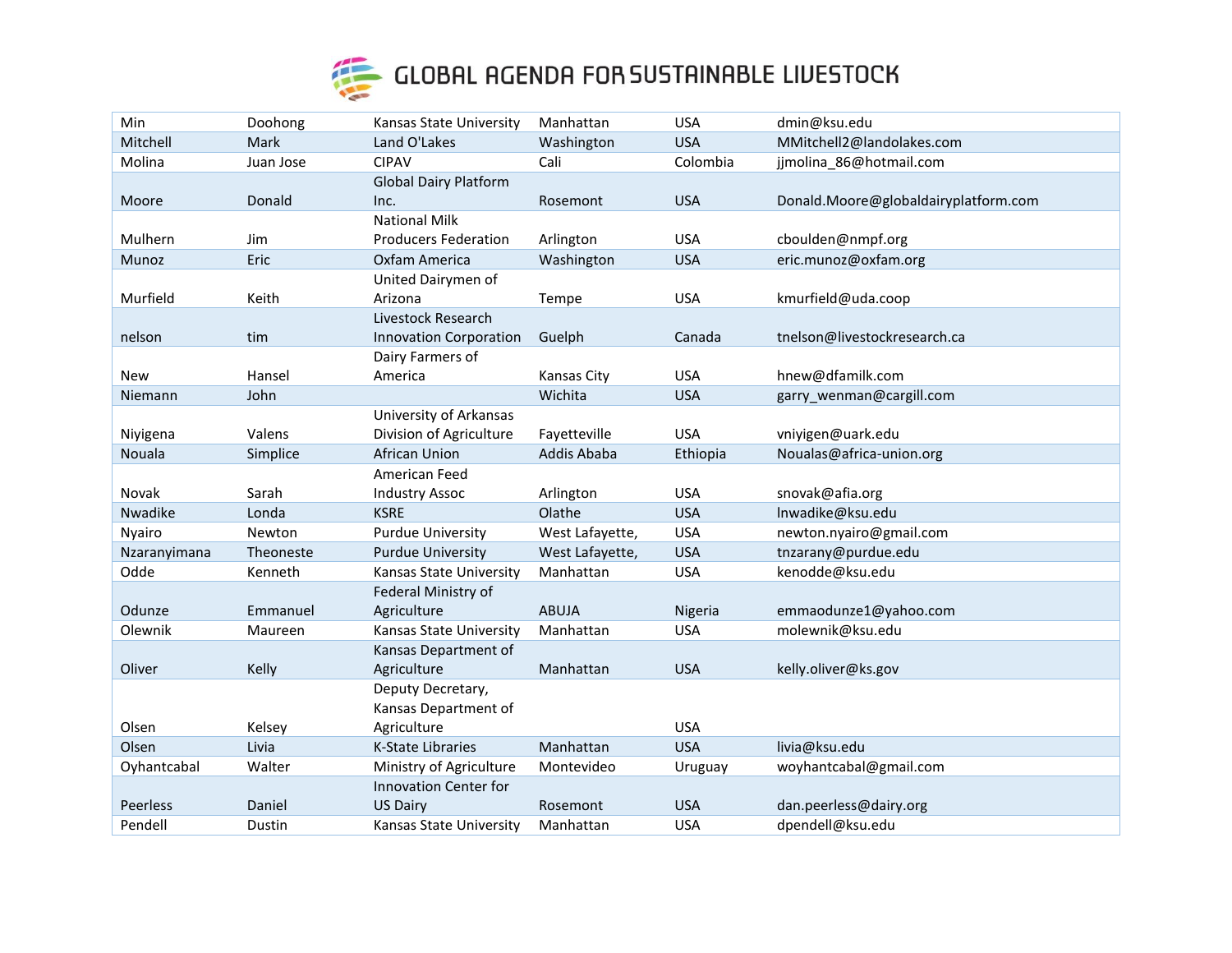

| Peri          | Pablo       | INTA-UNPA-CONICET                                  | <b>Río Gallegos</b>     | Argentina   | peri.pablo@inta.gob.ar                   |
|---------------|-------------|----------------------------------------------------|-------------------------|-------------|------------------------------------------|
| Pesántez      | Eddie       |                                                    | Quito                   | Ecuador     | epesantez@mag.gob.ec                     |
|               |             | Global Roundtable for                              |                         |             |                                          |
| Petre         | Ruaraidh    | Sustainable Beef                                   | <b>Colorado Springs</b> | <b>USA</b>  | ruaraidh.petre@grsbeef.org               |
|               |             | FAO of the United                                  |                         |             |                                          |
| Pica-Ciamarra | Ugo         | <b>Nations</b>                                     | Rome                    | Italy       | ugo.picaciamarra@fao.org                 |
| Pierce        | Stephanie   | Kansas State University                            | Manhattan               | <b>USA</b>  | smpierce@ksu.edu                         |
| Portner       | Amber       | <b>Christensen Farms</b>                           | Sleepy Eye              | <b>USA</b>  | aportner@christensenfarms.com            |
|               |             | Nuffield international<br>NZ/Global Farmers        |                         |             |                                          |
| Poulton       | Mel         | <b>Network</b>                                     | Lincoln                 | <b>USA</b>  | melpoulton@gmail.com                     |
| Poulton       | Mike        |                                                    | Woodville               | <b>USA</b>  | Mkpoulton@gmail.com                      |
|               |             | Inner Mongolia                                     |                         |             |                                          |
| Qiao          | Guanghua    | <b>Agricultural University</b>                     | Hohhot                  | China       | qiao_imau@126.com                        |
| Quiroga       |             |                                                    |                         |             |                                          |
| Mendiola      | Mariana     | <b>INTA</b>                                        |                         | Argentina   | quiroga.mendiola@inta.gob.ar             |
| Randolph      | Thomas      | <b>ILRI</b>                                        | Nairobi                 | Kenya       | t.randolph@cgiar.org                     |
| Rapp          | Randy       | Farm Talk Newspaper                                | Parsons                 | <b>USA</b>  | ftnews@farmtalknewspaper.com             |
|               |             | Bern University of                                 |                         |             |                                          |
|               |             | <b>Applied Sciences</b><br>School of Agricultural, |                         |             |                                          |
|               |             | Forest and Food                                    |                         |             |                                          |
| Reidy         | <b>Beat</b> | <b>Sciences HAFL</b>                               | Zollikofen              | Switzerland | beat.reidy@bfh.ch                        |
| renberg       | walter      | <b>KSU</b>                                         | manhattan               | <b>USA</b>  | renberg@vet.ksu.edu                      |
|               |             | <b>KSU Center for</b>                              |                         |             |                                          |
|               |             | <b>Outcomes Research</b>                           |                         |             |                                          |
| Renter        | David       | and Epidemiology                                   | Manhattan               | <b>USA</b>  | drenter@vet.ksu.edu                      |
| Reyes         | Ernesto     | GDP                                                | Pollensa                | Spain       | ernesto.reyes@telefonica.net             |
|               |             | <b>Bill &amp; Melinda Gates</b>                    |                         |             |                                          |
| Richardson    | Belinda     | foundation                                         | Seattle                 | <b>USA</b>  | belinda.richardson@gatesfoundation.org   |
| Riva          | Valentina   | The Donkey Sanctuary                               | Sidmouth                | UK          | valentina.riva@thedonkeysanctuary.org.uk |
|               |             | Kansas State University                            |                         |             |                                          |
|               |             | Institute for                                      |                         |             |                                          |
| Robinson      | Rebecca     | Commercialiation                                   | Manhattan               | <b>USA</b>  | spexarth@ksu.edu                         |
| Robinson      | Timothy     | <b>FAO</b>                                         | Rome                    | Italy       | timothy.robinson@fao.org                 |
| Rodgers       | Diana       | Sacred Cow                                         | Carlisle                | <b>USA</b>  | diana@sustainabledish.com                |
| Ross          | Kara        | Kansas State University                            |                         | <b>USA</b>  |                                          |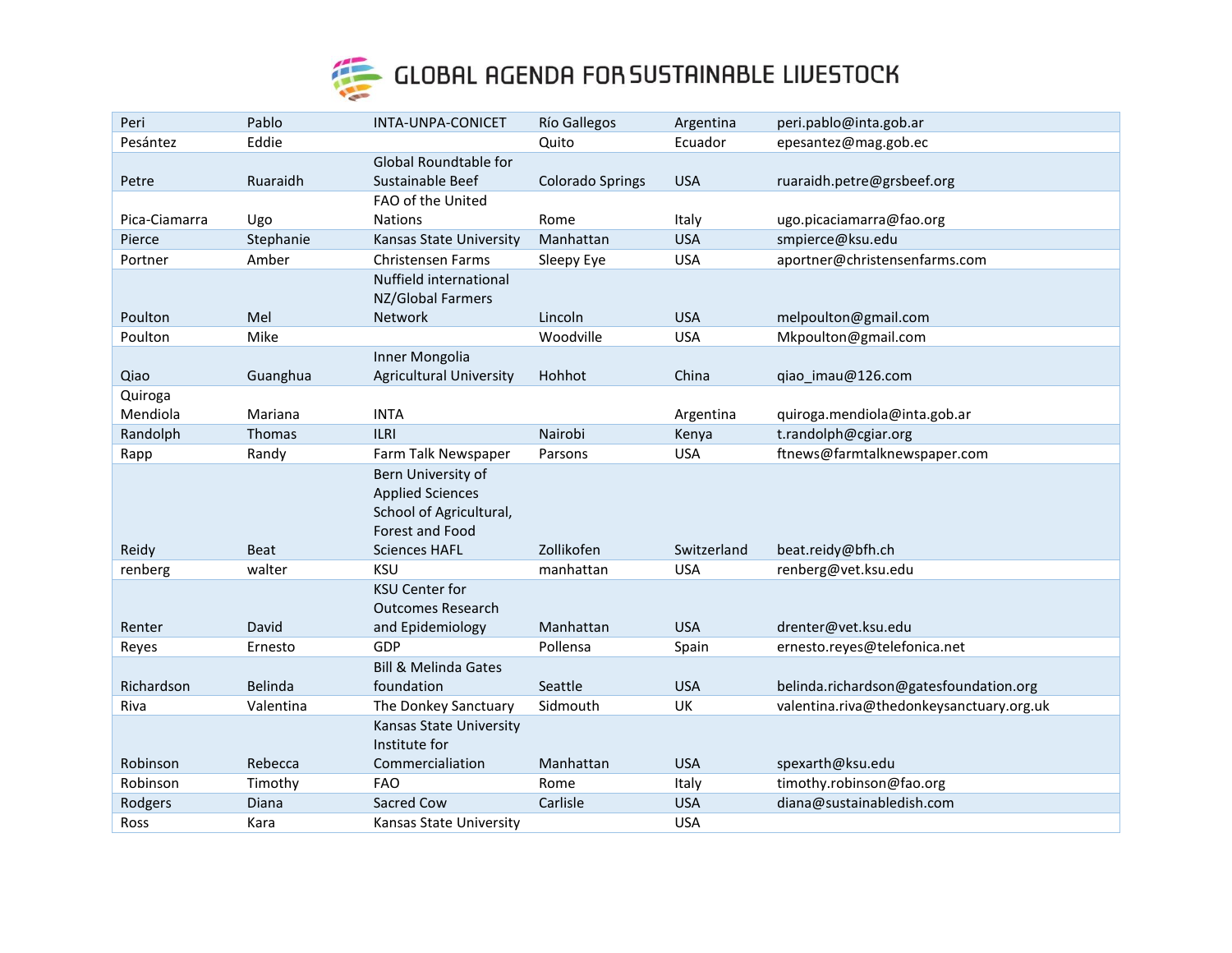

|                  |                | International Fund for          |                         |             |                                    |
|------------------|----------------|---------------------------------|-------------------------|-------------|------------------------------------|
|                  |                | Agricultural                    |                         |             |                                    |
| Rota             | Antonio        | Development                     | Rome                    | Italy       | a.rota@ifad.org                    |
| Roth             | Dwane          | Dwane Roth                      | Manhattan               | <b>USA</b>  | dwaneroth@gmail.com                |
| Rowe             | Steve          | <b>Newtrient</b>                | Rosemont                | <b>USA</b>  | steven.rowe@newtrient.com          |
|                  |                | University of                   |                         |             |                                    |
| Ruark            | Matt           | Wisconsin-Madison               | <b>MADISON</b>          | <b>USA</b>  | mdruark@wisc.edu                   |
|                  |                | K-State College of              |                         |             |                                    |
| Rush             | <b>Bonnie</b>  | <b>Veterinary Medicine</b>      | Manhattan               | <b>USA</b>  | brush@ksu.edu; smurray@vet.ksu.edu |
| Said             | <b>FAGOURI</b> | <b>WAMIP North Africa</b>       |                         | Marocco     | fagouris@gmail.com                 |
|                  |                | The University of               |                         |             |                                    |
| Salmon           | Gareth         | Edinburgh                       | Edinburgh               | <b>UK</b>   | gareth.salmon@ed.ac.uk             |
| Sanderson        | Bryan          | Alltech, Inc.                   | <b>Brookings</b>        | <b>USA</b>  | bryan.sanderson@alltech.com        |
| Sanderson        | Michael        | Kansas State University         | Manhattan               | <b>USA</b>  | sandersn@vet.k-state.edu           |
| Sarker           | Nathu          | <b>BLRI</b>                     | Savar                   | Bangladesh  | sarkernr62@yahoo.com               |
| Scanlon          | Karen          | <b>DMI</b>                      | Rosemont                | <b>USA</b>  | karen.scanlon@dairy.org            |
| <b>SCHNEIDER</b> | Felicitas      |                                 | Bremgarten              | Switzerland | felicitas.schneider@samsoft.ch     |
|                  |                | Global Agenda for               |                         |             |                                    |
| <b>SCHNEIDER</b> | <b>FRITZ</b>   | Sustainable Livestock           | Rome                    | Switzerland | fritz.schneider@bfh.ch             |
| Schwan           | Carla          | Kansas State University         | Manhattan               | <b>USA</b>  | clschwan@ksu.edu                   |
|                  |                | <b>Bill &amp; Melinda Gates</b> |                         |             |                                    |
| Self             | Corinne        | Foundation                      | Seattle                 | <b>USA</b>  | rinn.self@gatesfoundation.org      |
| Ser-Od           | Tsetsgee       | Suunbilegdel LLC                | Ulaanbaatar             | Mongolia    | tsetsgeeserod@gmail.com            |
| Shadbolt         | Nicola         | <b>Massey University</b>        | <b>Palmerston North</b> | New Zealand | n.m.shadbolt@massey.ac.nz          |
|                  | Meeneshkumar   | <b>National Dairy</b>           |                         |             |                                    |
| Shah             | Champaklal     | Development Board               | Anand                   | India       | meenesh@nddb.coop                  |
|                  |                | University of                   |                         |             |                                    |
| Sharpe           | Kirsten        | Minnesota                       | Morris                  | <b>USA</b>  | sharp200@umn.edu                   |
| Small            | Katie          | Kansas State University         | Manhattan               | <b>USA</b>  | ksmall@ksu.edu                     |
|                  |                | Kansas Dept. of                 |                         |             |                                    |
| Smith            | Justin         | Agriculture                     | Manhattan               | <b>USA</b>  | justin.smith@ks.gov                |
| Smith            | Steven         | USDA/NIFA                       | Washington              | <b>USA</b>  | steven.i.smith@usda.gov            |
| smyth            | karen          | <b>SEBI</b>                     | Edinburgh               | UK          | karen.smyth@ed.ac.uk               |
|                  |                | World Organisation for          |                         |             |                                    |
| SOULA            | Jean-Jacques   | Animal Health - OIE             | Paris                   | France      | jj.soula@oie.int                   |
| Steinfeld        | Henning        | <b>FAO</b>                      | Rome                    | Italy       | henning.steinfeld@fao.org          |
| Sterle           | Jake           | Iowa State University           | Ames                    | <b>USA</b>  | jakester@iastate.edu               |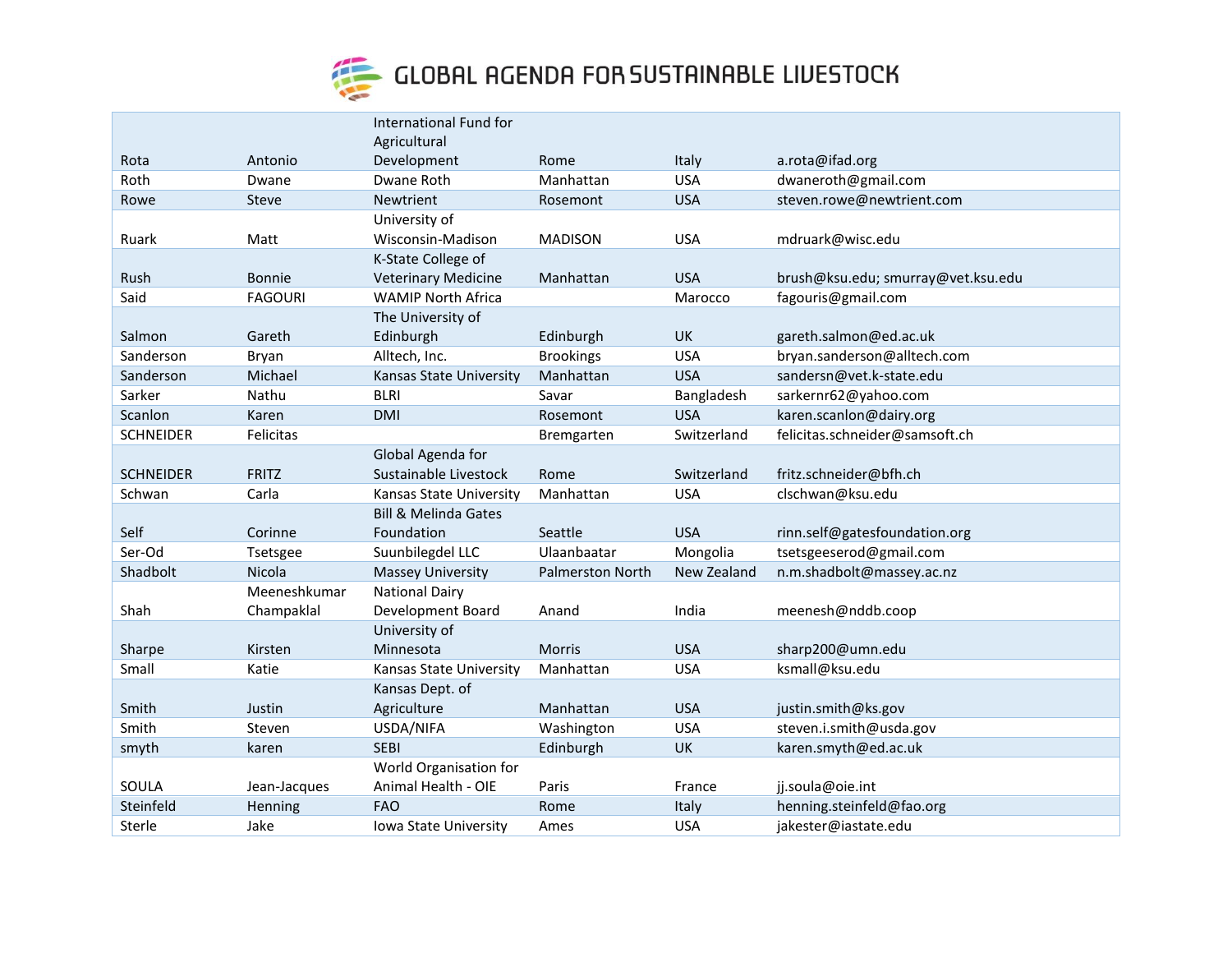

|                    |                | Sustainable                  |                     |               |                             |
|--------------------|----------------|------------------------------|---------------------|---------------|-----------------------------|
|                    |                | Intensification              |                     |               |                             |
| <b>Stewart</b>     | Zachary        | Innovation Lab               | Manhattan           | <b>USA</b>    | zachstewart@ksu.edu         |
| Streeter           | <b>Tracy</b>   | <b>Burns &amp; McDonnell</b> | <b>Kansas City</b>  | <b>USA</b>    | tdstreeter@burnsmcd.com     |
| Sullivan           | Donna          | Grass & Grain                | Manhattan           | <b>USA</b>    | gandgeditor@agpress.com     |
|                    |                | Provost, Kansas State        |                     |               |                             |
| Taber              | Chuck          | University                   |                     | <b>USA</b>    |                             |
| Takiya             | Caio           | Kansas State University      | Manhattan           | <b>USA</b>    | takiya@ksu.edu              |
| Tarawali           | Shirley        | <b>ILRI</b>                  | Nairobi             | Kenya         | s.tarawali@cgiar.org        |
|                    |                | Kansas Livestock             |                     |               |                             |
| Teagarden          | Matt           | Association                  | Topeka              | <b>USA</b>    | matt@kla.org                |
| Tekola             | Berhe          | UN-FAO                       | Rome                | Italy         | berhe.tekola@fao.org        |
|                    |                | Canadian Cattlemen's         |                     |               |                             |
| <b>Thomas</b>      | Larry          | Association                  | Calgary             | Canada        | thomasl@cattle.ca           |
| Thurston           | Jeanette       | Kansas State University      | Manhattan           | <b>USA</b>    | JThurston@ksu.edu           |
| Tokach             | Mike           | Kansas State University      | Manhattan           | <b>USA</b>    | mtokach@ksu.edu             |
| Toothaker          | David          | Nielsen                      | <b>FAYETTEVILLE</b> | <b>USA</b>    | david.toothaker@nielsen.com |
| Toothaker          | Juliette       | Kansas State University      | Manhattan           | <b>USA</b>    | ellietooth@ksu.edu          |
|                    |                | Ministry of Food,            |                     |               |                             |
|                    |                | Agriculture and Light        |                     |               |                             |
| tsevegmed          | Munkhnasan     | Industry                     | Ulaanbaatar         | Mongolia      | munkhnasan2025@gmail.com    |
|                    |                | The Ministry of Food,        |                     |               |                             |
|                    |                | Agriculture and Light        |                     |               |                             |
| Tumur-Uya          | Jambaltseren   | Industry of Mongolia         | Ulaanbaatar         | Mongolia      | jambaltseren.t@gmail.com    |
|                    |                | Kansas Department of         |                     |               |                             |
| Ukena              | Jennifer       | Agriculture                  | Manhattan           | <b>USA</b>    | jennifer.ukena@ks.gov       |
|                    |                | Mongolia                     |                     |               |                             |
|                    |                | Representative Office,       |                     |               |                             |
|                    |                | Zoological Society of        |                     |               |                             |
| Ulambayar          | Tungalag       | London                       | Ulaanbaatar         | <b>USA</b>    | tungaa.sg@gmail.com         |
| Van Eenennaam      | Alison         | <b>UC Davis</b>              |                     | <b>USA</b>    |                             |
| Vijn               | Sandra         | WWF US                       | Washington          | <b>USA</b>    | sandra.vijn@wwfus.org       |
| <b>VILLA ALVES</b> | <b>FABIANA</b> | Embrapa                      | Campo Grande        | <b>Brazil</b> | fabiana.alves@embrapa.br    |
|                    |                | U.S. Dairy Export            |                     |               |                             |
| Vilsack            | Tom            | Council                      | Arlington           | <b>USA</b>    | rblack@usdec.org            |
| Vipham             | Jessie         | Kansas State University      | Manhattan           | <b>USA</b>    | jessiev@ksu.edu             |
| Viscardi           | Abbie          | Kansas State University      | Manhattan           | <b>USA</b>    | aviscardi@vet.k-state.edu   |